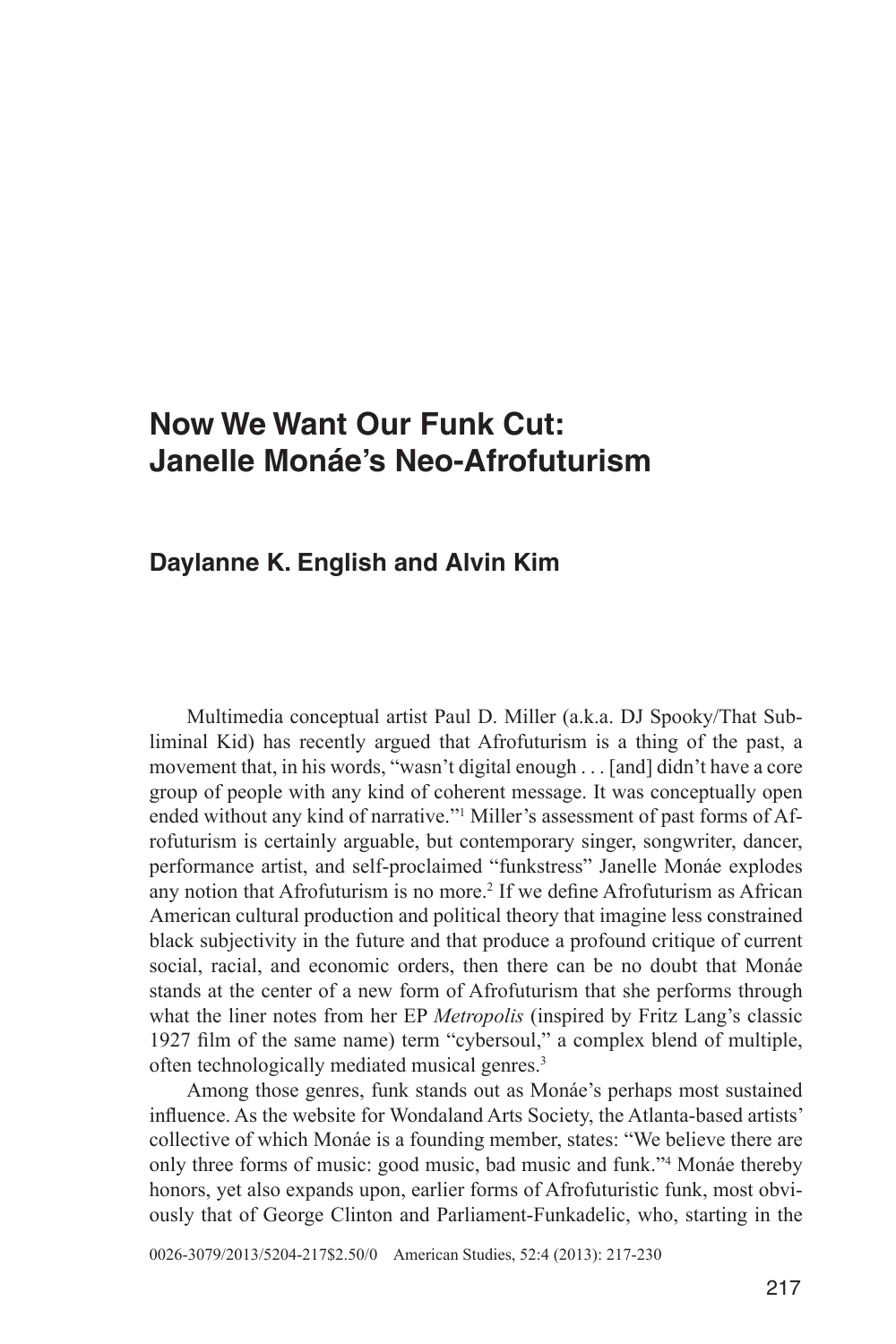mid-1970s, famously imagined and performed for African American people a "Mothership Connection"—or, as they sang, "Time to move on light years in time ahead of our time / Free your mind to come fly with me on the mothership."5 With their elaborate stage spectacles, including a landing by an immense spaceship and Clinton's emerging from it, P-Funk offered their audiences a powerful and playful narrative of transcendence and reclamation. Monáe offers a recorded and performed narrative of possible transcendence as well, yet that narrative is more "coherent," to use DJ Spooky's term, as well as even more explicitly political and inclusive than was Clinton and Parliament-Funkadelic's. Over the course of the last five years, with three albums, a number of videos, and many stage performances, Monáe has undertaken a musical, lyrical, visual, performative, and theoretical investigation into, and destabilization of, not only race and gender, but also sexuality, color, and class. She shows us new liberatory possibilities created by African American cultural production in concert with contemporary technological transformation: that is, neo-Afrofuturism. In the words of the Wondaland collective: "We believe songs are spaceships. We believe music is the weapon of the future. We believe books are stars."<sup>6</sup>

On the other hand, Monáe also challenges DJ Spooky's confidence regarding the power of the digital and the technological. Her lyrics, in particular, suggest that pure optimism regarding technoculture understates its vulnerability to being shaped by commodity culture and by regressive notions of human subjectivity and categories of identity. Monáe is ever alert to the marketplace and her place within it, particularly as an African American woman with working-class roots, even as she exploits that marketplace in the name of future justice. Monáe thus avoids the pitfalls of what Madhu Dubey, following Fredric Jameson, terms postmodernism's "romance of the residual," in which African Americans and African American culture alone become somehow "exempt . . . from the contingencies of the postmodern condition," standing always for "bodily presence, palpable reality, political intentionality" to such a degree that "the black body alone continues to shimmer with the aura of presence."7 Monáe is well aware that, as she sings in her biggest hit to date, she must "tip on the tightrope" of a cultural logic of late capitalism that dictates the impossibility of "the positioning of the cultural act outside the massive Being of capital."8 She must achieve a "balance" that permits her not to embody anything essential or stable, yet at the same time to address what Dubey terms the "realities of material suffering" for the "have-nots" that Monáe has stated she envisions as her audience.9 As the "Wondamix" of that hit, "Tightrope," proclaims: "I'm gonna keep it in the middle so my people can know."10

From the start of her recording career, Monáe has foregrounded the contingency of the human, particularly of the black female body, through a narrative arc about an imagined android alter ego. Monáe believes the production of such humanoid others represents our inevitable future. In her words: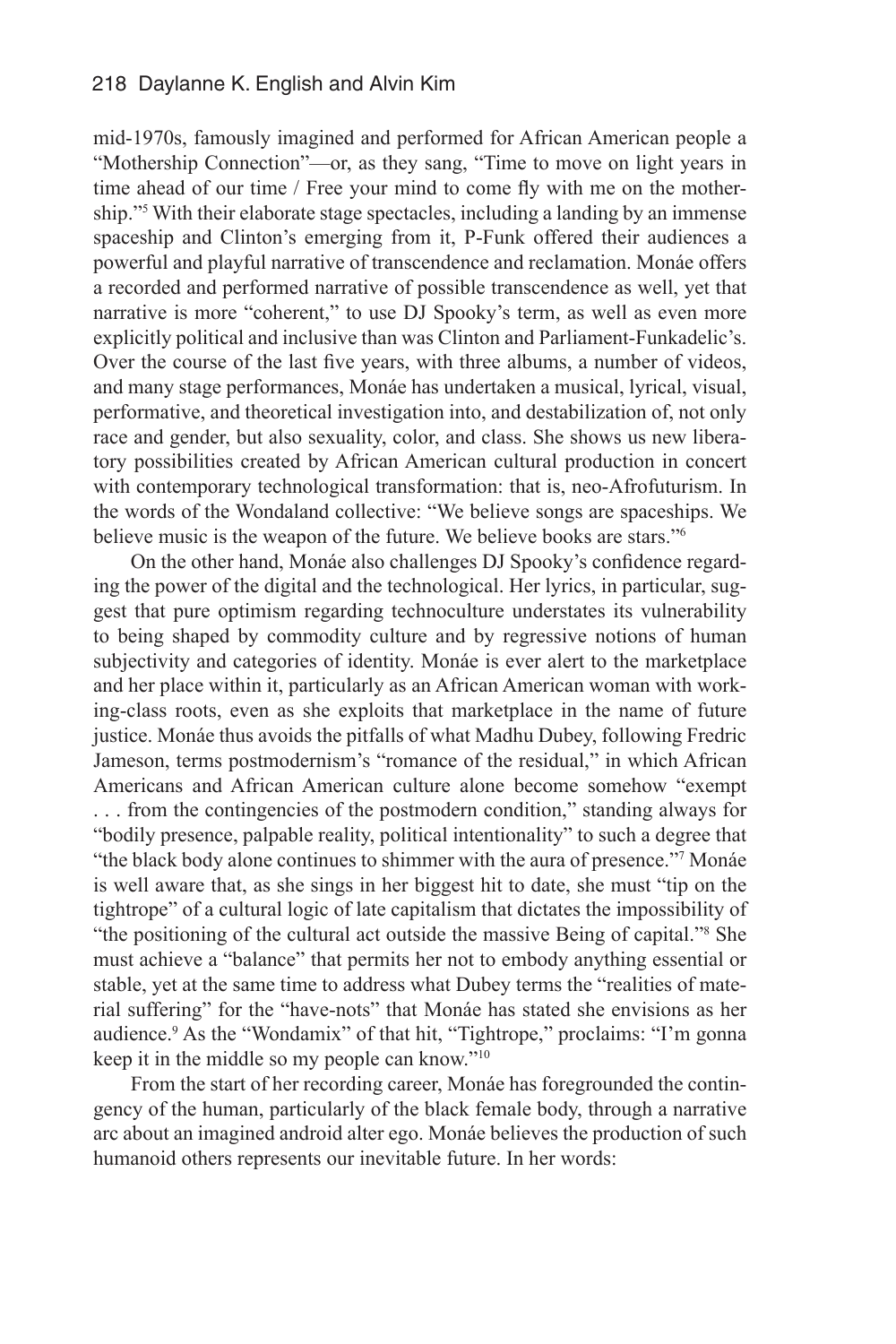It'll happen—there'll be a point where the android's brain will have mapped out that of a human's, and their knowledge will have surpassed that of ours. And we won't be able to differentiate the speaking voice of an android from an actual human's. I do believe that that will be true, because of the rapid speed of technology and nanotechnology advancing. . . . I know that we will live in this world.<sup>11</sup>

On her first major recording, the post-apocalyptic 2008 EP *Metropolis*, set in the year 2719, Monáe introduced Cindi Mayweather as "Android No. 57821, an Alpha Platinum 9000," whose "programming includes a rock-star proficiency package and a working soul."12 The liner notes explain that, because of her forbidden love affair with a human, Mayweather is being hotly pursued by the evil leaders of the last remaining city on Earth; she had already been an outlaw because of her leadership of a rebel android movement and her creation of "a rebellious new form of pop music known as cybersoul."13

Like her alter ego, Monáe herself has created a new form of music, as well as performance, that critics have found difficult to categorize. One described Monáe as mixing "the dance moves of Michael Jackson, the vocal agility that challenges Aretha Franklin, and the conceptual freakiness of early David Bowie."14 The Bowie comparison points to Monáe's (to a degree) androgynous persona, with black-and-white tuxedo and wingtips her signature outfit. Another critic located her performances at "the intersection of cool and classic, somewhere between sci-fi cinema soundtrack, Broadway and Motown's golden era; Monáe's überunique sound and out-of-this-world stage presence shape a presentation that's like peeking into the future."15 As of her second album, the 2010 *The ArchAndroid*, the liner notes tell us that Janelle Monáe herself has been sent back to our time from the year 2719, where she was cloned into android form as Cindi Mayweather. Mayweather in 2719 has become a "famous android," the ArchAndroid, with a mission to "free the citizens of Metropolis from the Great Divide, a secret society which has been using time travel to suppress freedom and love through the ages."16

The parallels with the Afrofuturism of Sun Ra, George Clinton, and Lee "Scratch" Perry in the 1960s and 1970s here are clear. All three earlier figures also claimed to be from outer space and other times, sent back to save black people on Earth. Monae has even started to call her band the "ArchOrchestra," presumably an allusion, and perhaps an homage, to Sun Ra's "Arkestra."17 But the similarities between Monáe/Mayweather and Clinton/P-Funk (the name for the combined Parliament and Funkadelic groups, or for "Pure-funk") are even clearer. Clinton, along with what funk scholar Rickey Vincent refers to as the "P-Funk Mob" (an ever-shifting cast of dozens of generally eccentric players), created an astonishing, if relatively loose, narrative—also across multiple albums—about wildly costumed futuristic characters such as the space travelers Dr. Funkenstein and Star Child and Sir Nose D'voidoffunk, their nemesis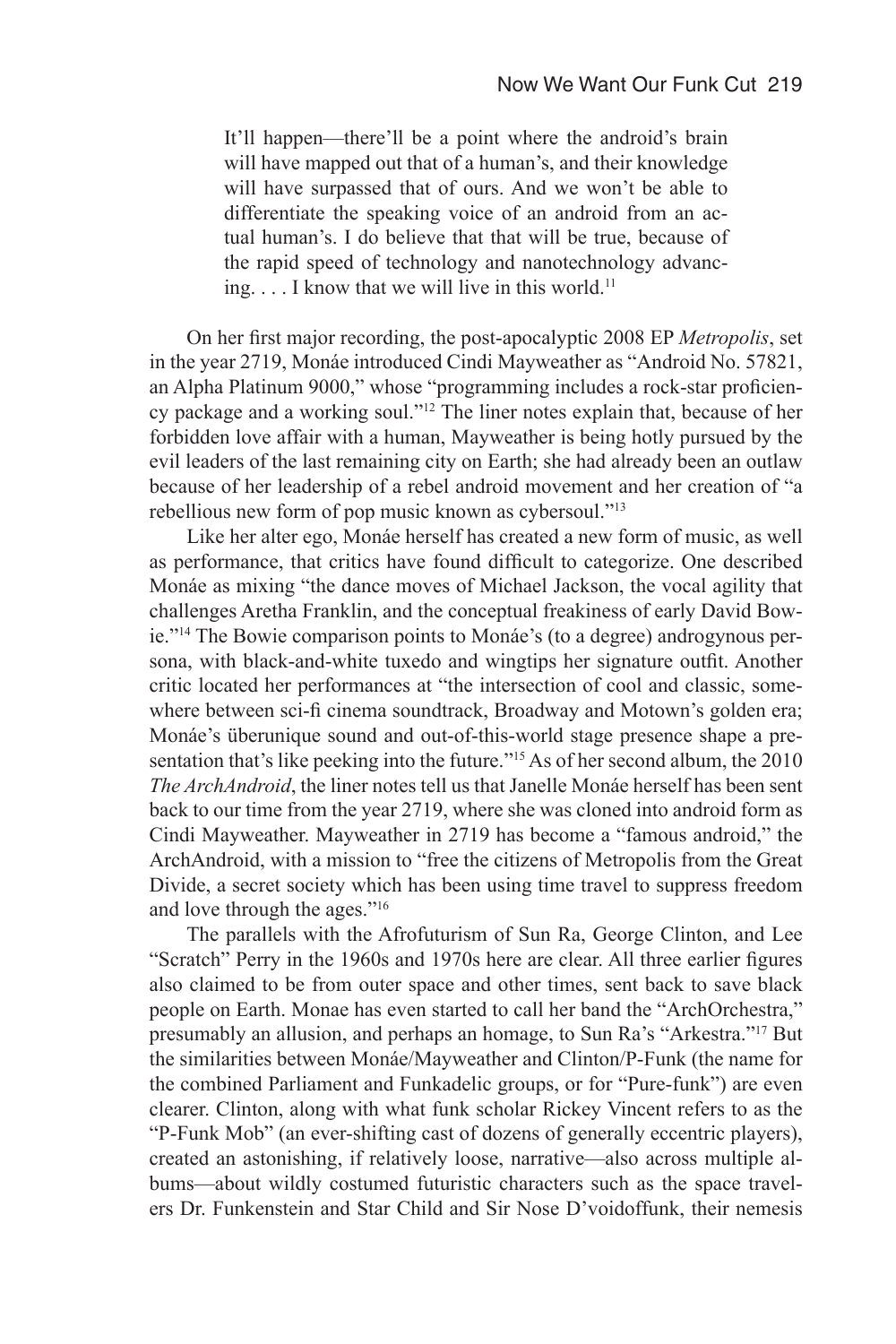and the antidance embodiment of unfunkiness.18 Similarly, Monáe/Mayweather and her band and dancers contended with black-cloaked, faceless antidance figures in her official "Tightrope" video and in her 2011 stage performances.<sup>19</sup> However, quite unlike Clinton and Parliament/Funkadelic, Monáe, who radically blends musical genres, does not specialize in "uncut funk," as sung of in perhaps the greatest funk song ever, "P-Funk, Wants to Get Funked Up," from *Mothership Connection*.

With its steady 4/4 time signature and driving beat, "P-Funk" epitomizes 1970s funk. Both the lead singer, Clinton himself, and the chorus sing: "I want my funk uncut," with all the connotations of "uncut" as intact as the funk itself.20 Pure, black, beat-heavy, and decidedly masculine, this is funk presided over by the men in the band and backed up by the women in the chorus. Clinton asks, "Can you imagine Doobie [Brothers] in your funk?"21 Of course not! This is *uncut* funk. In the second cut on the album, "Starchild," we are assured that "If you hear any noise,  $/$  it's just me and the boys.  $/ \ldots /$  You got to get in the band."22 This is call-and-response funk with Afrocentric, masculinist, and messianic overtones, and with no funkstresses in sight. Even as partisan a funk expert as Rickey Vincent acknowledges that "[f]or all its universality and freedom, funk and the era of black bands were still a movement led by black *men*."23 Ice Cube has confirmed that more recently: "My uncle Jerry was a DJ and introduced me to all the P-Funk records when I was a little kid: The Clones of Dr. Funkenstein, Mothership Connection. I loved them because they reminded me of cartoons, but they were crazy and psychedelic, and the superheroes were black men."24 Listeners are invited to join in with these male superheroes, or "recording angels," as the song terms them: "Ain't nothing but a party y'all."25 For the most part, the album focuses on a male-hosted party, on "me and the boys" forging a connection between their audience and themselves and the mothership, an alternative space and time for unadulterated (uncut) blackness and black joy, wherein multiple forms of black music, even sorrow songs, become newly funked up: "swing down, sweet chariot, and let me ride."26

Yet there were more layers musically and politically—and even in terms of gender—to Clinton and P-Funk's funk, including their most popular party tunes. P-Funk blended psychedelic rock with funk and, as Vincent points out, ended up synthesizing "European chord structure and African rhythms into a large, ensemble sound."27 Just as important, as J. Griffin Rollefson observes, "Parliament produces its P-Funk by hyper-amplifying, cloning, and otherwise electronically replicating the funk."28 Vincent goes so far as to assert that P-Funk "introduced the electronic age into modern black music," perhaps most famously with the Moog-synthesized, multilayered bass line that incomparable keyboardist Bernie Worrell invented and that drove P-Funk's biggest hit, the 1978 "Flashlight."29 Likewise, behind the steady 4/4 funk beat on "Starchild," we can hear at times a soaring, synthesized keyboard melody—a distinct, sonic narrative of ascension that renders the Mothership more than just a funky Earth party. Clinton and P-Funk also at times strayed from, or at least supplemented, a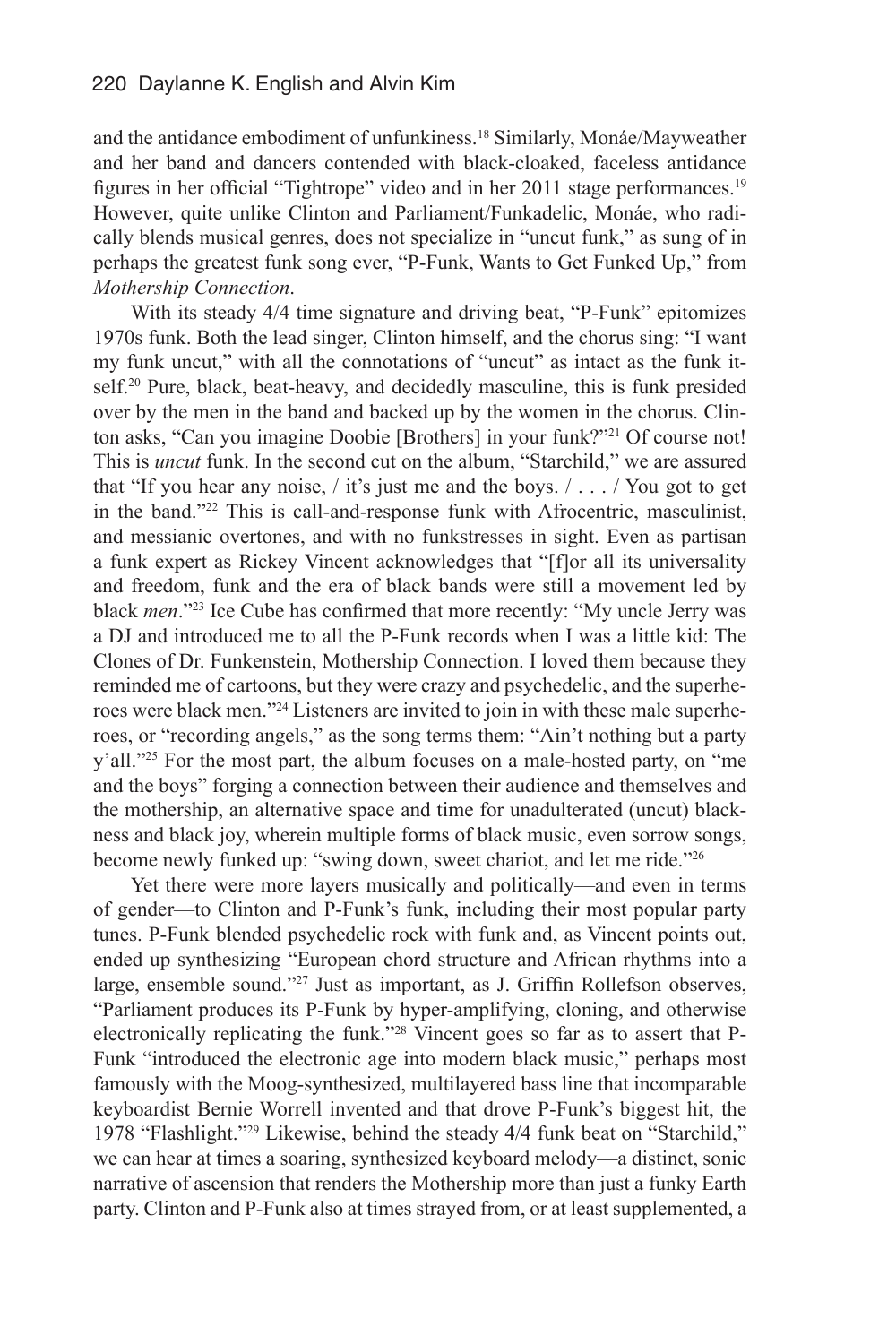funk beat, the "on the one" Clinton famously called out to band and to audience in a confirmation of both musical rhythm and racial solidarity. For example, at the end of "P-Funk," a jazz piano riff soars upward behind the funk beat.

Far from being "gratuitous," as Mark Anthony Neal has suggested, P-Funk's signature combination of funk and jazz with electronic sounds edges their musical playfulness toward political commentary, toward a diagnosis and a cure of social ills through multilevel musical form and lyrics that, together, predict ever greater and equally multilevel black power in the future.30 Their 1976 classic "Chocolate City" represents one of P-Funk's most overt futuristic political funk statements, as it imagines that "[Muhammed] Ali is in the White House . . . And Miss Aretha Franklin [is] the First Lady."31 For their black listeners, P-Funk offers a kind of funk-faith healing for the times: If you have "faults, defects or shortcomings," you can "lay it on the radio," because "funk not only moves, it can remove."32 Their funk was in the business of removing African Americans from Earth in a bleak post-Black Power, post-Civil Rights Movement, and post-Watergate era, and of removing African American men from the constraints of popular 1960s and early 1970s constructions of black masculinity. There were no berets, no pastor's collars, no long leather coats, and no pimp suits in evidence on the Mothership. Rather, Parliament's album covers and concerts represented outrageous and intentionally unsettling versions of black masculinity—from George Clinton's slinky stage moves, to vocalistguitarist Garry Shider's infamous diaper wearing and pacifier sucking, and to bassist-vocalist Bootsy Collins's funky-couture spangled hats and suits and signature star-shaped sunglasses.

But while these performances and costumes certainly stretched notions of the black masculine, they neither addressed nor transformed the black feminine. The tune "Handcuffs" on *Mothership Connection*—"Do I have to put my handcuffs on ya mama?" or do "I have to keep you barefoot and pregnant / ... to keep you in my world?"—imagines literal restraints, even though the singer knows "that's not the way it should be," in order to hold on to his woman in the context of 1970s feminism (the singer says he doesn't worry about being called "some kinda chauvinistic whatever").<sup>33</sup> On stage, one of P-Funk's backup singers actually wore as a costume an exaggerated form of a chastity belt, another possible restraint the singer in "Handcuffs" considers. Granted, both song and singer deliver the lyrics in a playful, even resigned fashion. Everyone seems to know that it's past time to try to restrain or contain women. Still, although both Clinton and P-Funk might have been performing black masculinity in a relatively unrestrained way, neither black femininity nor an underlying gender binary got an especially new ride on the Mothership.

By contrast, Janelle Monáe's tuxedo and her Cindi Mayweather persona both of which she has sustained from the 2008 *Metropolis* EP, to the 2010 album *The Archandroid*, and to the 2013 album *Electric Lady*—suggest an androgyny and a general fluidity of identity that exceed P-Funk's gender play.34 In a 2010 interview with *Jet* magazine, Monáe said, "I don't believe in menswear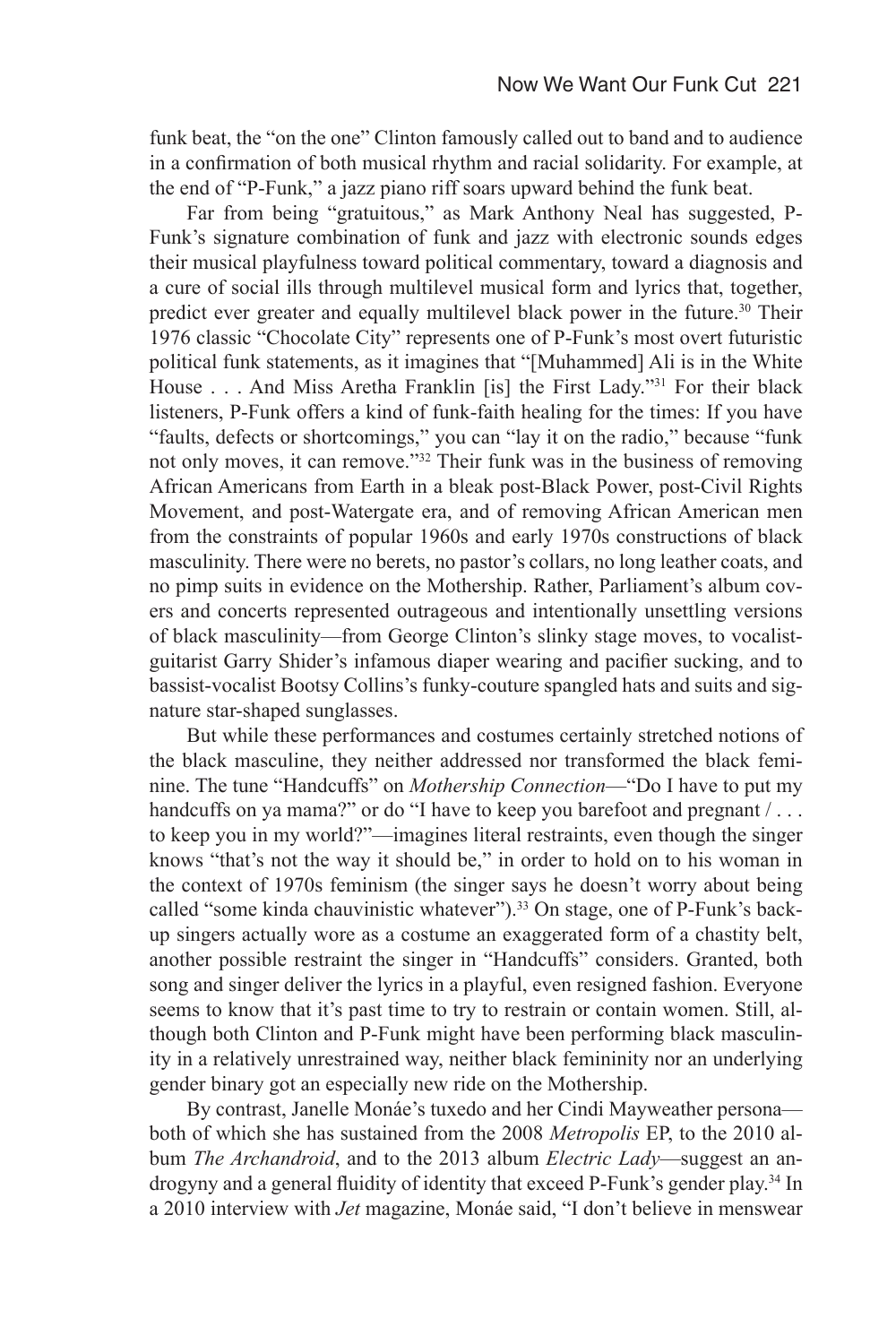and women's wear. I just like what I like and I want to be respected as an individual. I think it's time for someone . . . to help redefine what a woman can wear, how she can dress and wear her hair."35 Monáe is consistently self-aware of her own performative, as well as sartorial, expansion of womanhood. On her collaborative remix of "Tightrope" with B.O.B. and Lupe Fiasco, she claims, "I can bomb with the fellas / And rock a stage a cappella. . . . / Talkin' bout 'why don't she change her clothes?' / Well they ain't seem to mind the last three times I posed in *Vogue*."36

Monáe's Cindi Mayweather alter ego is, likewise, visually gendered as female (as we can see by the cover of *Metropolis*) while nonetheless moving well beyond the normative feminine. Indeed, Mayweather, at least initially, seems to match Donna Haraway's classic theorizing of the cyborg as "a creature in a post-gender world . . . resolutely committed to partiality, irony, intimacy, ... and completely without innocence."<sup>37</sup> Haraway concludes that cyborgs "are monstrous and illegitimate; [and] in our present political circumstances, we could hardly hope for more potent myths for resistance and recoupling."38 In other words, they offer a way out of binaries and solid identities, a path to utter contingency and fluidity of the subject. Just so, as we see in the official video for "Many Moons" from *Metropolis*, Cindi Mayweather can, with the flip of a switch, transform from white—a kind of inhuman, robotic ultra-whiteness to human-seeming black.<sup>39</sup> She then takes the stage to perform her cybersoul as part of an android-auction/fashion show, where she garners immense bids from a motley collection of creepy, futuristic spectators. This remarkable color transformation and subsequent performance correspond well to an ironic awareness of the monstrousness of racial constructions and racialized economies of desire, including within the music industry (some of the bidding spectators are played by Monáe's musical collaborators; for example, Deep Cotton). However, Monáe's android is also analogized in this video to a quite specific identity—not only a fashion model but also a black female slave on the auction block.

Contingency and fluidity of identity thus cannot be sustained even in this futuristic context. There is no postrace or postgender either now or in the 2719 world of androids. Near the end of the film, Monáe/Mayweather, in spoken voice over the music, offers an incantation of still more specific identities and conditions in what the liner notes for *Metropolis* term a "Cybernetic Chantdown"—that is, a spoken word catalog mostly of stereotypes of black women, followed by a number of references to Monáe's own identity: "crack whore, closet drunk, black girl, bad hair," then "tuxedo, outcast" (referencing her own costume and others of her musical collaborators, Big Boi and Andre 3000 of OutKast).40 The video ends with the android's elevation, at first suggesting freedom through escape, perhaps on a kind of Mothership, but in the end looking a lot more like deactivation. Cindi Mayweather, whose very name combines sunny spring and the possibility of death (she "may" or may not "weather" her trials), similarly combines the notion of freedom achieved through the tech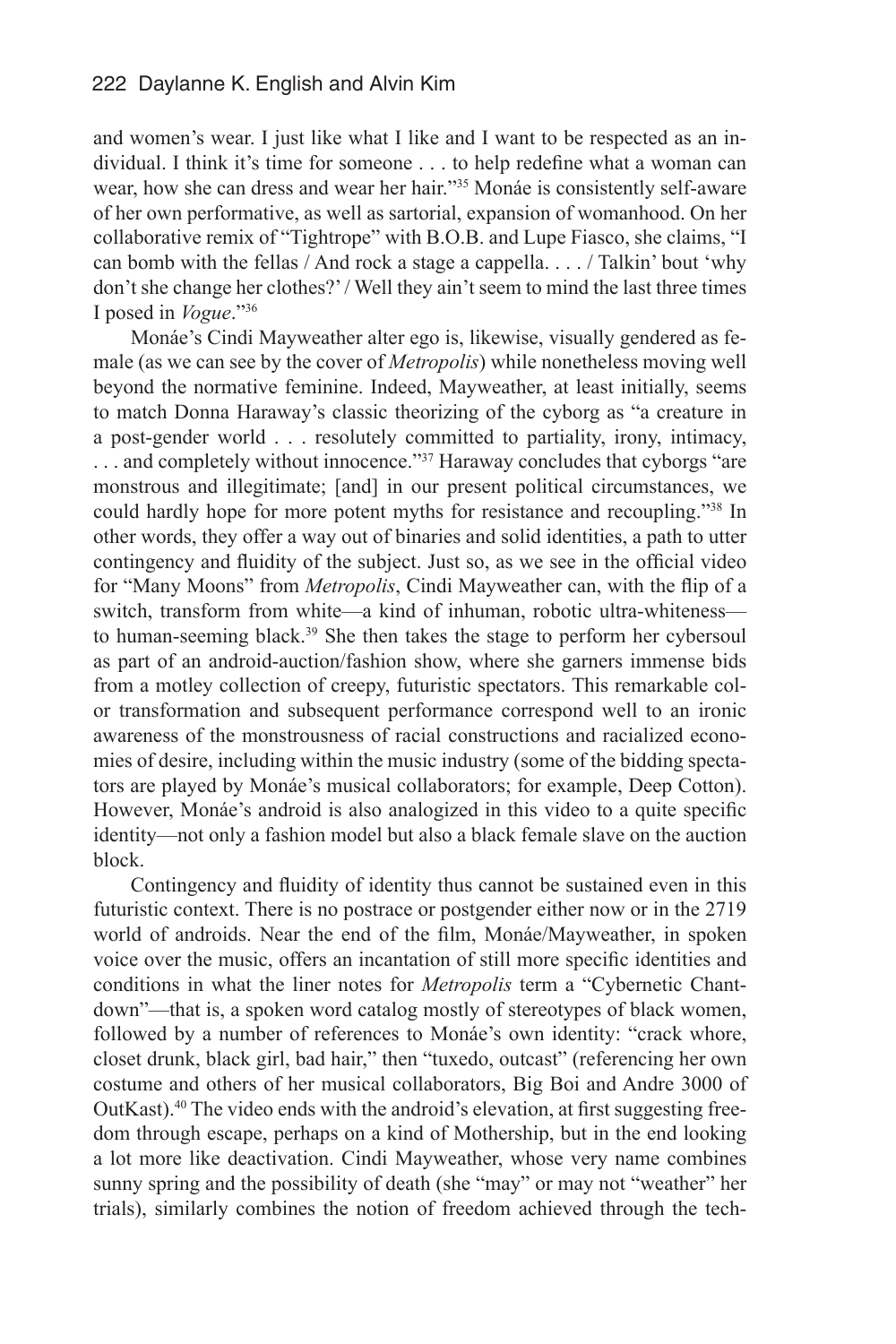nological with the notion of robot as the ultimate, malleable "other," perpetually subject to domination and to fetishization within commodity culture and to reinsertion into familiar social categories and identities, from gentlewomanequestrian to bride, as in the "Many Moons" video.

Yet even as she expresses skepticism about the postracial, the postgender, and the posthuman as avenues to freedom, Monáe/Mayweather tempers that pessimism with optimism regarding the potentialities of the technological. "Revolutionize your lives and find a way out," she sings in "Many Moons," while she challenges us not to "keep on blaming the machine" in "Tightrope."<sup>41</sup> So Monáe tips on the tightrope once again, at times supporting and enacting Alexander Weheliye's notion that black performers can deploy technology to obviate the trap of African American embodiment that Dubey warned against. In his analysis of DJs and vocoder-mediated singing, Weheliye notes that "[i]nstead of pulling the strings in the background—that is, being disembodied—these producers, who plug the performers into the technological apparatus, take front and center stage with the artists. This creates a composite identity, a machine suspended between performer and producer that sounds the smooth flow between humans and machines."<sup>42</sup> Weheliye here rightly challenges romantic views of black subjectivity and black music as authentic in direct proportion to their antitechnological, bodily qualities and points precisely toward what Monáe might term the "middle."

Monáe's steady deployment of multimedia and contemporary studio effects (including autotune and synthesized instruments) distinguishes—in much the same way as does her gender play—her music from Parliament's "uncut" 1970s funk. In creating an extensively packaged and sometimes wholly processed musical product, she defies generic labels in favor of a futuristic, blended—that is, a highly "cut"—technological, even commercially oriented, medium. On the one hand, Monáe explicitly strives to unite and pay homage to the working class. As she said in an MTV interview, "I don't make music for kings or queens, I make music for regular people. I wear my black and white uniform to pay homage to those who are working every single day like my mother and father."43 She nonetheless seems to accept a certain level of corporate participation for example, by selling the rights to her single "Tightrope" for a K-Mart television ad for teen and preteen back-to-school clothing and gear.

Clearly, then, Monáe does not wholly resist either technology or commodification; rather, she sees their deep connection. As Stephen Tumino has recently argued, a techno- or knowledge- economy, what he terms "cyber-capitalism," does *not* signal a utopian postindustrial, post-Fordist world characterized by creativity and global cooperation. Such neoliberal notions, according to Tumino, simply mask the exploitative nature of the labor that underlies cyber-capitalism, as with all capitalist formations.44 Just so, Monáe's formal reiteration of her technologized identity through frequent voice modulation has its parallel in the commodification of her person. With the wide array of android personas being auctioned in the "Many Moons" video, from "Cindi Mayweather" to "Jane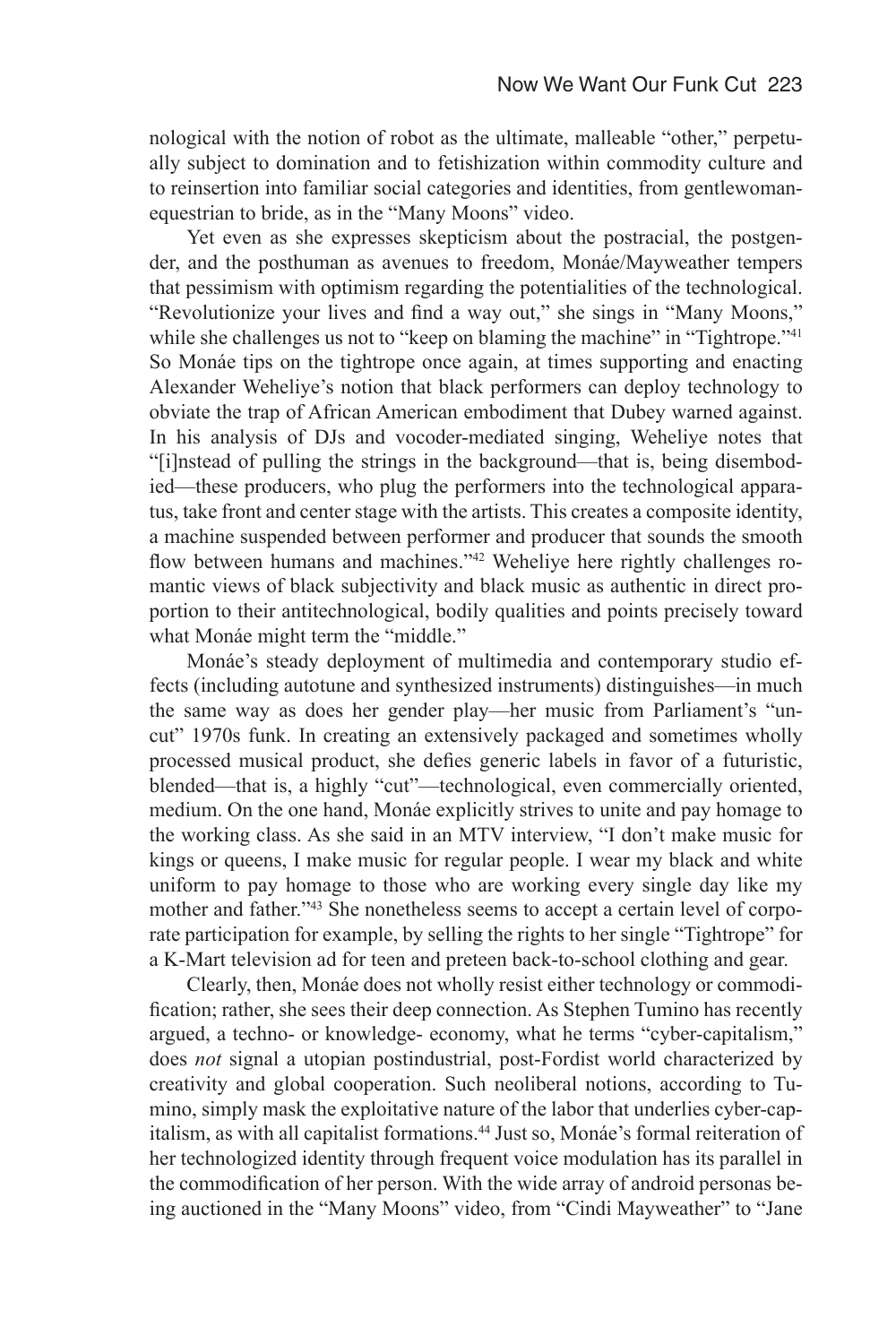Lee" to "Jahnny Money," Monáe (a homonym for money in this context) makes a striking statement that the exploitative nature of commodity culture is both inevitable and inescapable; her cyberpersonas are the very products of such a culture: "I'm a product of metal, product of the man," she sings on *Metropolis*'s "Violet Stars Happy Hunting!"45 However, Monáe is ultimately more sanguine than Tumino. She also taps commodity culture and technoculture in order to construct alternative identities that can contort or dissolve traditional forms of race and of gender, and, as she sings so often, of love.

Throughout her discography, Monáe cites love as the antithesis to "the man." From the start, her love affair with the human Anthony Greendown provokes her run from the law in *Metropolis*. In politicizing this forbidden relationship, Monáe implicitly invokes the struggle for interracial marriages of the past and struggles for same-sex marriage in the present. This call to arms in the name of erotic desire calls to mind Claudia Tate's brilliant reading of W. E. B. Du Bois's 1926 essay "Criteria of Negro Art," in which he famously proclaimed, "[A]ll art is propaganda and ever must be, despite the wailing of the purist."46 Tate recognizes Du Bois's endorsement of art to be a form of politicized desire, or as Du Bois puts it, "I stand in utter shamelessness and say that whatever art I have for writing has been used for propaganda for gaining the right of black folk to love and enjoy."47 One might have expected Du Bois to complete his participial clause with the right of black folk to *vote*; however, as Tate explains, for Du Bois, the "public satisfaction of racial equality is connected and somewhat analogous to the private pleasure of eroticism, for eros and polity are mutually signifying."48 In other words, Du Bois, "rather than invoking the conventional and no doubt expected rhetoric of civil rights to define the objective of his social mission, . . . refers instead to libidinal prerogatives indeed, to desire and gratification—to describe the goals of racial activism."<sup>49</sup>

Monáe's track "Locked Inside" from *The ArchAndroid* renders such an aesthetic-political-racial and libidinal framework explicit: "The color black means it's time to die / And nobody questions why / The writers and the artists, all are paid to tell us lies / . . . I can make a change / . . . / Father, fill me with desire."<sup>50</sup> Here it's as if the singer can overcome both thanatos and racism through the eros of culture. In this way, although Mayweather as an android may embody and emerge out of late capitalist modes of production, her music and her relationship with Anthony Greendown nevertheless defy Metropolis's always-already politicized and potentially lethal identity formations (such as those listed in the "Cybernetic Chantdown" at the end of "Many Moons")*. The ArchAndroid*'s wide range of musical genres and modes—from psychedelic ("Mushrooms and Roses"), to classical ("Suite II Overture"), to Simon and Garfunkel–like folk ("Oh Maker"), to Stevie Wonder–influenced pop ("Say You'll Go"), to salsa and other Latin rhythms ("BaBopByeYa"), and, of course, to funk ("Tightrope")—likewise "cuts" across rigid boundaries. Thus Monáe's music, along with her personas and their proclamations of love—to both Anthony Greendown *and* the listener—"Tell me are you bold enough to reach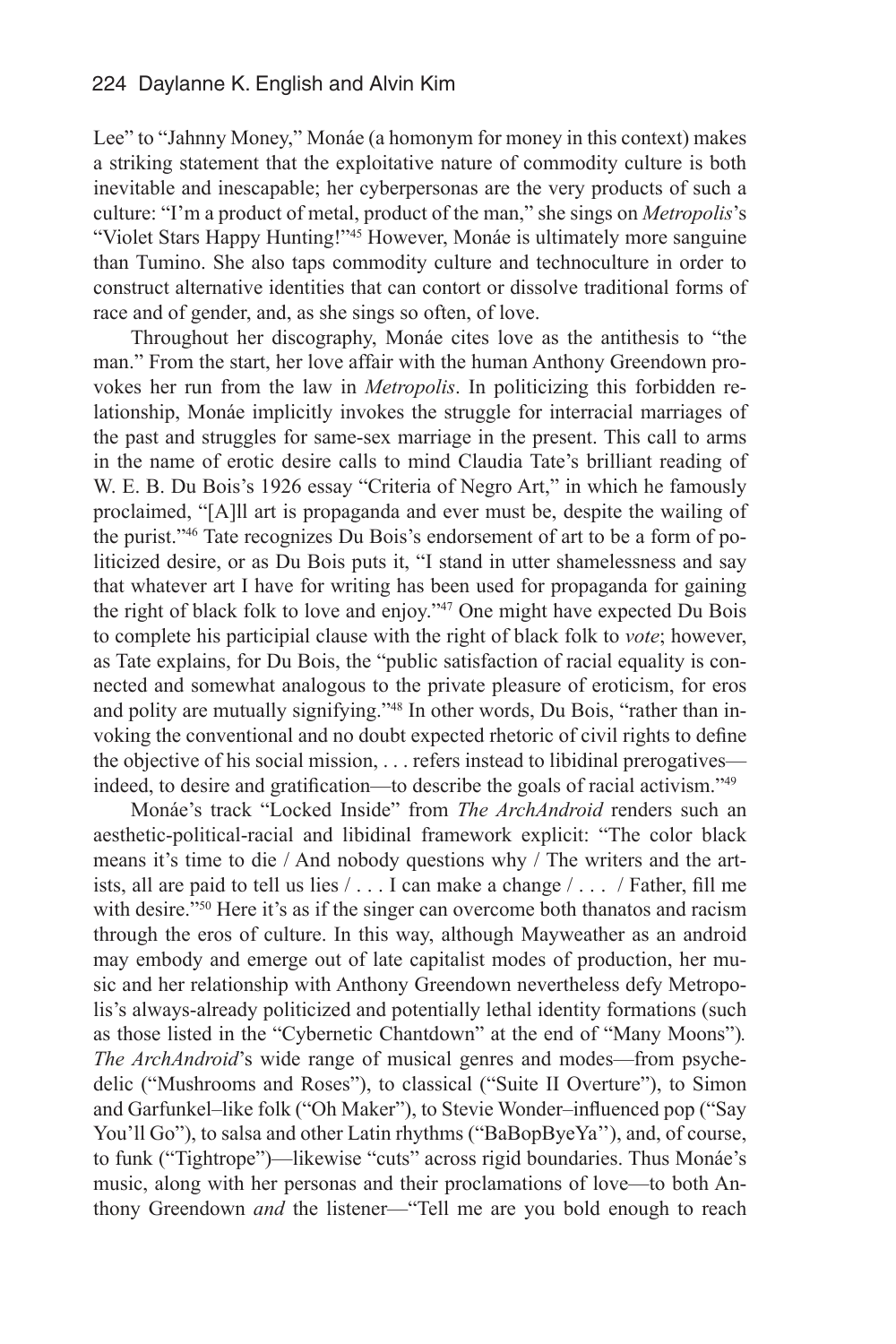for love?" she sings on "Many Moons"—correspond perfectly to a Du Boisian combination of art and erotics as antioppressive social labor.<sup>51</sup>

At the same time, with this inclusion of us, as listeners, in her narrative of politicized love and her synthesis of sounds, Monáe potentially creates an exceptionally broad and inclusive technocultural community, one that could empower androids and humans alike. Indeed, as Anna Everett has argued, the Internet's "spatial and temporal ruptures" render it "a promising site for the establishment of an egalitarian technosphere," because, she continues, "[n]ot only do national borders increasingly disappear in cyberspace, they are replaced by new kinship structures now predicated on the fluidity of cybernetic virtual communities and homelands," what Monáe and her fellow artists might term a Wondaland.52 And all of us, but particularly African American women and girls, are invited to Wondaland. Consistently, Monáe addresses her listeners: "Daydreamers please wake up / We can't sleep no more" and "When you take off your clothes / All your dreams go down the drain, girl" on "Sincerely Jane" from *Metropolis*; "The droid control will take your soul and rate it / Berate it, slay it" on "Neon Valley Street" and "Your magic mind makes love to mine" on "Wondaland" from *The ArchAndroid*.<sup>53</sup> And although "Sincerely Jane" directly addresses young black women, songs like the highly vocally modulated and synthesized "Wondaland" call upon all listeners to imagine Everett's "egalitarian technosphere"—"This is your land / Hallelujah / This is my land / Hallelujah"—even if such a Wondaland may be rife with contradictions.<sup>54</sup> As Monáe and her chorus of android clones sing on "Many Moons," "You're free but in your mind / your freedom's in a bind."55

Monáe portrays Cindi Mayweather in just such a state of constant paradoxical tension. The android seemingly functions as a revolutionary figure, but one who alternately resists and embraces "the man." Throughout Monáe's discography, we are clearly supposed to root for Cindi Mayweather; she is the mediator between not only androids and humans in Metropolis but also between the future and our own time. In this, she is quite unlike the female robot in Lang's film *Metropolis*, the monstrous expression of an unchecked and evil alliance between industrial capital and technological innovation. As Lawrence Bird puts it, "In Lang's *Metropolis* the happy resolution is predicated on the elimination of otherness, as embodied in . . . the female robot."56 By contrast, the real woman and labor leader in the 1927 *Metropolis*, Maria, provides the means for that resolution. She is "the mediator between heart and head," with labor being the heart and capital/owner of the means of production being the head. But in Monáe's late capitalist world, the android-other takes the human woman's place not only as a mediator but also as a critic of an updated version of Metropolis.<sup>57</sup>

Monáe/Mayweather's paradoxical existence—one that treads a delicate balance between endorsing and condemning capitalism—is perhaps no more apparent than on *Metropolis*'s fourth track, "Cybertronic Purgatory." The most ethereal song on the EP, the song documents Mayweather's deactivated, floating state after a traumatic end at the auction in "Many Moons" (when a soul or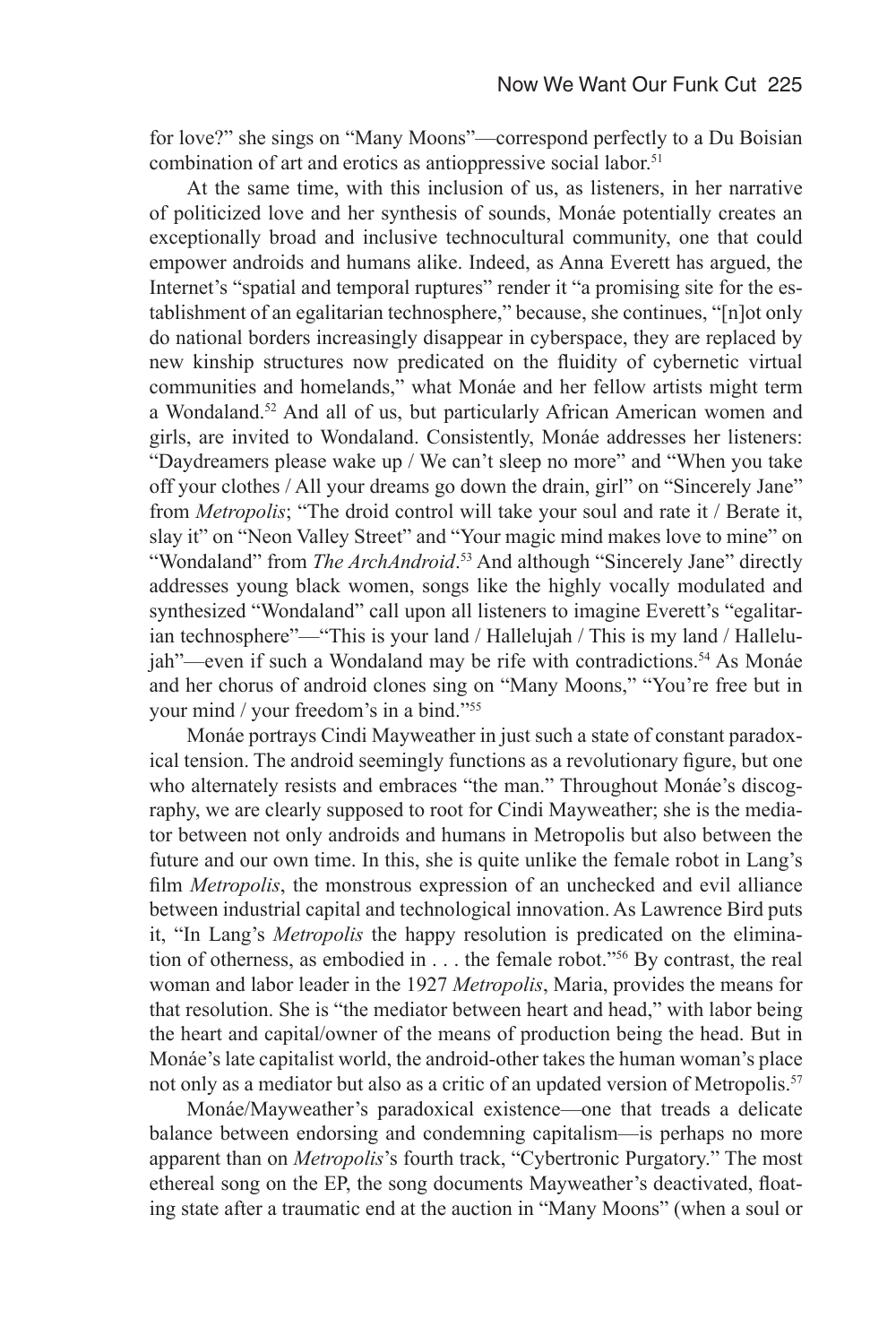spirit seems to soar out of the android's body), as well as her youth and vulnerability to the desires and bids of the auction's spectators. "Cybertronic Purgatory" is also among the most highly technologized of her tracks. Monáe's voice, which can easily reach these high-register notes without synthesized effects (such effects are notably absent in her live performances), soars over light guitar with autotune and voice modulations, while the lyrics signal confusion and fear: "Me lost too / Sorry I'm in a maze."58 As Bird notes, the maze is a central image and part of the set in Lang's *Metropolis* as well: "While the Metropolis of Lang's film is structured around the New Tower of Babel, it also offers a labyrinth: twisting passages and catacombs beneath the city, at once spaces of danger, secrecy, and safety. Yet even as these labyrinthine structures appear to unravel the vertical authority of the city, they are inseparable from it."59

Just so, while she flees capture at the hands of those controlling the Metropolis of the future, Mayweather also acknowledges her fragile status as the other produced by, and inseparable from, their authority. On the track "Violet Stars Happy Hunting!" she sings, "I'm a cyber girl without a face a heart or a mind" while robotic voices chant in the background. As Mayweather freestyles without lyrics for a short five seconds, these clones continue chanting until the final full—and loudest—statement: "I'm a product of the man." This free singing occurs only once amid these sustained chants, reinforcing the omnipresence of a cyber-capitalism that is keeping our "freedom in a bind."60 But once again, Monáe does not give up the "hope" that Tumino, for one, utterly rejects, as he punctures the notion that "'now' is the time of creative self-expression and a newfound freedom," arguing instead that "this familiar story . . . hides beyond it the material inequality in production that actually explains culture and its differences and conflicts, which [are] caused by unequal access to material resources such as energy, housing, food, health care, and communications."61 What Tumino leaves out of his dire picture is an audience. In forging a cybernation with which to interact, Monáe aims to empower the listener and convey the power of cyberidentity to subvert the oppressive powers of Metropolis. The reassuring lines "And when the world just treats you wrong, / Just come with with us and we'll take you home" end "Many Moons."<sup>62</sup>

With her imagination of androids as the new, mediating others who are, in Haraway's words, "committed to building a political form that actually manages to hold together" disparate constituencies "long enough to disarm the state," Monáe is quick to distinguish between fantasy and futurism.63 She sings of an apparently fictional setting and city, Metropolis, in both her 2008 EP of the same name and her 2010 full-length album, *The ArchAndroid*, yet this visionary world—and by extension, Wondaland in *The Archandroid*—while decidedly futuristic, is nonetheless quite real. In other words, Wondaland may represent an imagined future, better world to be inhabited by humans and androids alike, on equal footing. But it also represents two tangible, and likewise egalitarian, present-day realities: the artists' collective of Wondaland Arts Society and the aesthetic (and political) experiences shared by Monáe and her audiences.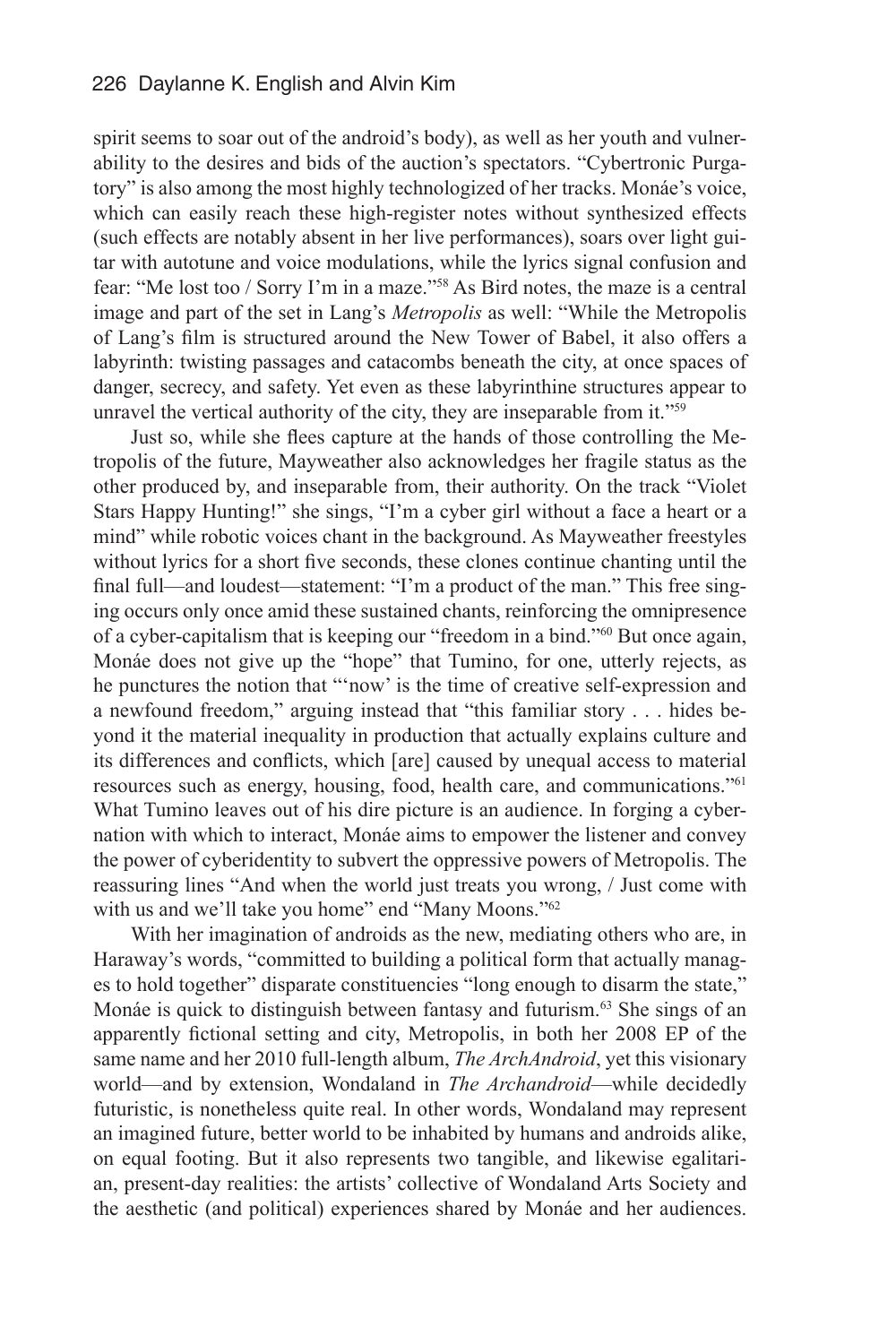Monáe croons on the upbeat, techno-funky "Wondaland" track, "You can go, but you mustn't tell a soul / There's a world inside / Where dreamers meet each other."64 In this sense, then, Wondaland exists in much the same way that Parliament's Mothership Connection does. Both represent an imagined other space, as well as a tangible populated space that does away with racial oppression and the most oppressive aspects of consumer culture. For Monáe, however, this space is always complicated by her status as the commodified other, one who is conscious of that status and of the impossibility of decommodification, because it would in turn necessitate deactivation.

George Clinton, too, struggled with commodity culture, but rather than "tip on the tightrope," he leaned toward unalloyed resistance from a position outside that culture, precisely the position that Jameson argues cannot exist in postmodernism. For example, the "Funkentelechy" track on Parliament's 1977 album *Funkentelechy vs. The Placebo Syndrome* offers an extended parody of commercial slogans and jingles as a means to diagnose the ills of commodity culture: "When you're taking every kind of pill / (You deserve a break today) / Nothing seems to ever cure your ill / (Have it your way)." Funk, the real cure, they sing, "is a non-profit organization."65 Yet Clinton, too, ended up doing a commercial—and for Burger King, of all companies ("have it your way" was the chain's primary slogan in the mid-1970s). As Touré observes in a 1993 *Rolling Stone* profile, in 1978 Clinton created "his conceptual masterpiece *One Nation under a Groove*, posing funk itself as a nationalistic political Party."66 But as of the 1980s both parties—the political and the social—seemed to be over for Clinton and P-Funk. In Touré's words:

> 1980 stopped Clinton cold. In the greed decade, Clinton produced only one song, "Atomic Dog," as popular and important as his 1970s funk. He had to declare bankruptcy and, worse, was forced to film the Burger King commercial. But, to Clinton, it was all about surviving. "If a mother had to ho in 'Cosmic Slop' to take care of her children," he asks, "you think I wouldn't eat a motherfucking hamburger?"67

Clinton is referring to the "Cosmic Slop" cut on Funkadelic's 1973 album of the same name, which is sung from the perspective of a son whose mother "was well known through the ghetto / Tricks would come and then they'd go."<sup>68</sup> Clinton's analogizing his commercial capitulation to prostitution may seem extreme, but it must be understood in the context of the structure of the popular music industry of the 1960s–1980s. Despite an increase in the influence of black DJs and the sheer marketability of black music in these decades, "the real power [in the recording industry] had not changed hands," as Rickey Vincent puts it.69 By the mid-1970s, Mark Anthony Neal explains, "much of the black popular music tradition had been successfully annexed by a small cadre of entertainment conglomerates."70 Being an independent black funk artist within a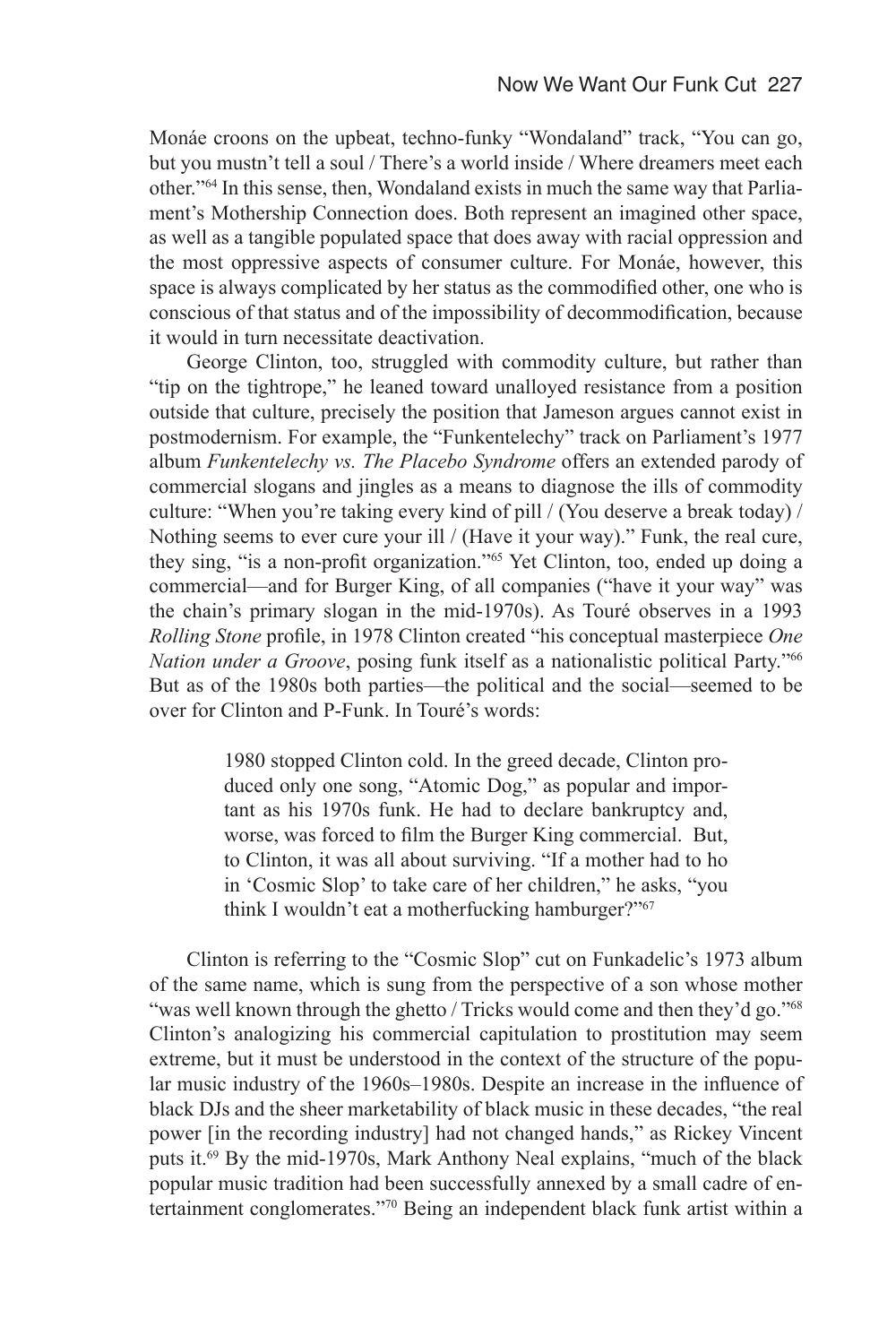white-dominated, disco-driven late 1970s and early 1980s music industry simply was not possible.

Janelle Monáe, by contrast, released her first recording independently and then was signed by Sean Combs and Bad Boy Records for her first CD. When asked by an interviewer whether she had been worried about signing with a major label, Monáe replied:

> Oh, absolutely. I remember doing a couple showcases early on and, in the back of my mind, I knew that we didn't have to have a middle man. That's when I started the Wondaland Arts Society, which includes screenwriters, illustrators, performance artists. It's like an orphanage for artists who come into town, from Of Montreal's Kevin Barnes to Saul Williams.<sup>71</sup>

Of her signing with Combs, she said, "So we formed a partnership. It's not a direct signing—creatively and monetarily, we control things."72 Monáe has thus effectively positioned herself as the primary creative and controlling force behind all her work. Although she certainly collaborates with other musicians, artists, and performers, especially those in Wondaland, she composes her music, writes her lyrics, directs production, and conducts negotiations with her label. In embracing her role as the mediator between artist and label, between androgyny and *Vogue*, between androids and humans, between capital (the haves) and the working class (the have-nots), and between technoculture and live performance, Monáe creates a sound and persona that are far more feminist, as well as more willingly commercial and more self-consciously amalgamated, than were George Clinton and P-Funk and their uncut funk.

We should not forget, however, that her narrative—complete with futuristic alter ego, space, and time travel, and gender play—owes a great deal to Clinton and P-Funk, itself an artist's collective of its time. Indeed, contemporary popular African American music in general, especially hip hop, would be hard to imagine without the influence of P-Funk. As Clinton observes, "We were keeping track of how many people'd sampled us, but I stopped at around 2,000 songs."73 Monáe and Wondaland, Sean Combs and Bad Boy Records, DJ Spooky and his collective Soundlab, and Dr. Dre with his G-Funk and Death Row Records (and later Aftermath Entertainment), among plenty of others, together represent and manage distinct spaces within "a black-music world built on Clintonian concepts," to use Touré's words.74

That world may in fact be more coherent and more diverse—as well as more digital—than was P-Funk's, but that is only because it is now possible to make and hear "cut" funk and to want it that way. Indeed, it may be that Monáe and her compatriots are poised to "afford us some glimpse into a postmodern or technological sublime," a sublime that Jameson posits then immediately dismisses, given "the whole world system of present-day multinational capitalism."75 Janelle Monáe's and Wondaland's new, multivalent version of Afrofu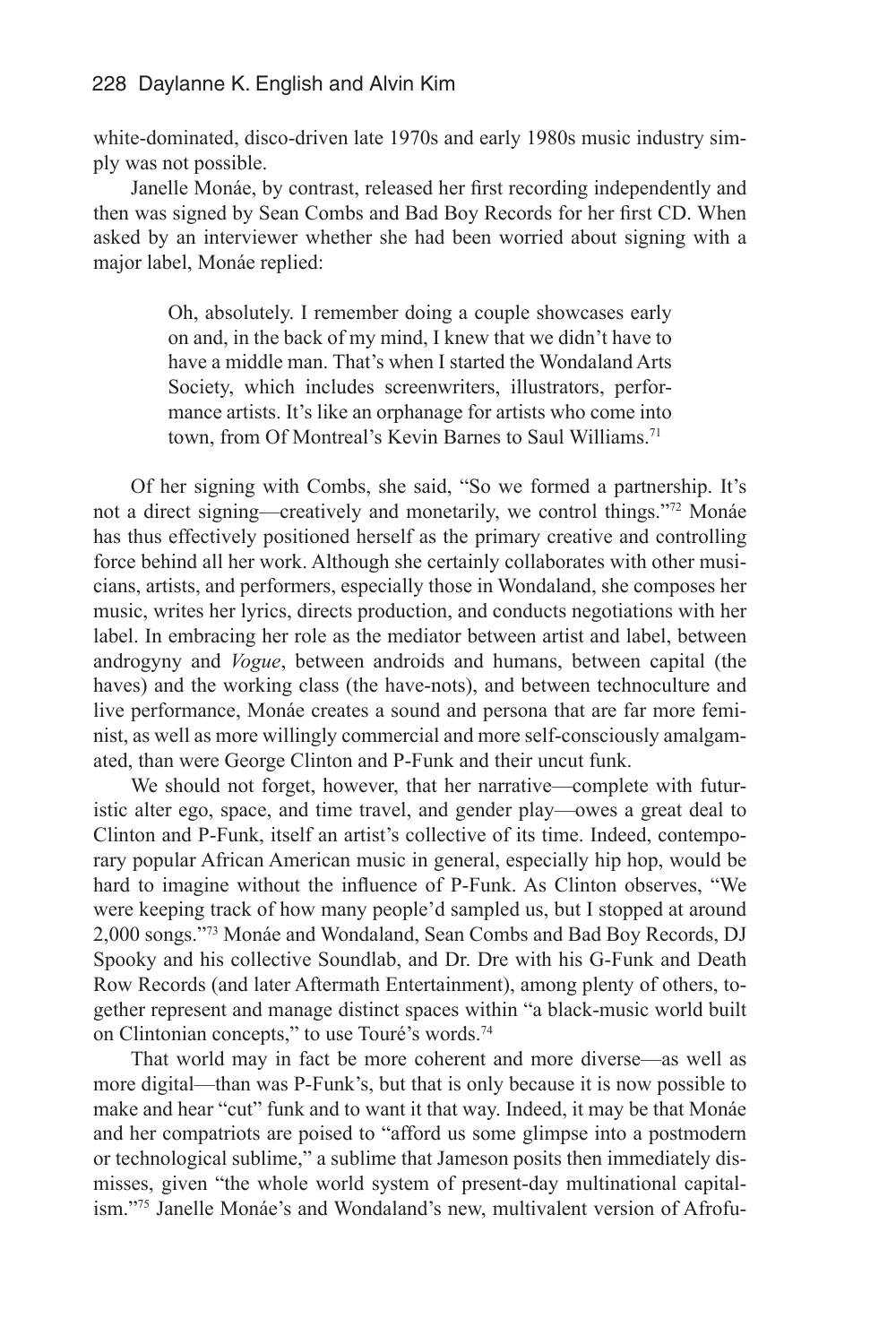turism, that is, neo-Afrofuturism—expressed via highly technologized music and vocals, dance, website manifestos and blogs, interviews, clothing, videos, extraordinarily dynamic live performances, and even commercials—provides us with a fresh, funky optimism that promises not so much to "remove" as to *move* us, even in the context of contemporary capitalism. Monáe has no plans to leave the planet.

#### **Notes**

1. Paul D. Miller, *The Book of Ice* (Brooklyn, NY: Mark Batty, 2011), 122.

2. Pete Lewis, "Janelle Monáe: Funky Sensation," *Blues & Soul Music Online* 1054 (2010),

http://www.bluesandsoul.com/feature/554/janelle\_monae\_funky\_sensation. 3. Janelle Monáe, liner notes, *Metropolis* (Bad Boy Records, 2008).

4. Wondaland Arts Society, http://www.wondaland.com/about.

5. Parliament, "Star Child," *Mothership Connection* (Casablanca Records, 1975).

6. Wondaland Arts Society, http://www.wondaland.com/about.

7. Madhu Dubey, *Signs and Cities: Black Literary Postmodernism* (Chicago: University of Chicago Press, 2003), 8.

8. Fredric Jameson, *Postmodernism, or, the Cultural Logic of Late Capitalism* (Durham, NC: Duke University Press, 1991), 48.

9. Dubey, *Signs and Cities*, 9; Seth Colter Walls, "Pop Goes the Art House," *Newsweek* 155, no. 23 (June 7, 2010): 52.

10. Janelle Monáe, "Tightrope (Wondamix) [Feat. B.o.B. and Lupe Fiasco]." http://youtu. be/\_GlpeFqMLZI, 2:21–2:23.

11. Gillian "Gus" Andrews, interview, "Janelle Monaé Turns Rhythm and Blues into Science Fiction," *io9* (July 21, 2010), http://io9.com/5592174.

12. Monáe, liner notes, *Metropolis*.

13. *Ibid*.

14. Cindi Filipenko, review, Janelle Monáe, *The ArchAndroid*, "Femmes De Chez Nous," *Herizons* 25, no. 1 (2011): 36.

15. E.W., "Janelle Monáe, The Game Changer," *Ebony* 65, no. 10 (2010): 75.

16. Janelle Monáe, liner notes, *The ArchAndroid* (Bad Boy Records, 2010).<br>17. Janelle Monáe, "Euro Tour: 07.03.11 Roskilde, Denmark,"

"Euro Tour: 07.03.11 Roskilde, Denmark," http://youtu.be/ em0Af7nW5k4, 0:04–0:06.

18. Rickey Vincent, *Funk: The Music, the People, and the Rhythm of the One* (New York: St. Martin's Press, 1996), 231.

19. Janelle Monáe, "Tightrope [feat. Big Boi]," http://youtu.be/pwnefUaKCbc, 4:13–4:38; Janelle Monáe, "Bruno Mars & Janelle Monae: Hooligans in Wondaland Tour," Roy Wilkins Auditorium, St. Paul, MN, May 25, 2011. 20. Parliament, "P-Funk (Wants to Get Funked Up)," *Mothership Connection* (Casablanca

Records, 1975).

21. *Ibid*.

22. Parliament, "Star Child."

23. Vincent, *Funk*, 99; emphasis in original.

24. Ice Cube and Olaf Hajek, "Parliament/Funkadelic," *Rolling Stone* 972 (April 21, 2005): 60.

25. Parliament, "Star Child.

26. *Ibid*.

27. Vincent, *Funk*, 231.

28. J. Griffith Rollefson, "The "Robot Voodoo Power" Thesis: Afrofuturism and Anti-Anti-Essentialism from Sun Ra to Kool Keith," *Black Music Research Journal* 28, no. 1 (2008): 100.

29. Vincent, *Funk*, 244, 246.

30. Mark Anthony Neal, *What the Music Said: Black Popular Music and Black Public Culture* (New York: Routledge, 1999), 103.

31. Parliament, "Chocolate City," *Chocolate City* (Casablanca Records, 1975).

32. Parliament, "P-Funk."

33. Parliament, "Handcuffs," *Mothership Connection* (Casablanca Records, 1975).

34. *Electric Lady* had just been released as this essay was going to press.

35. Melody K. Hoffmann, "Janelle Monáe: Brave, Bold, Fearless," *Jet* 118, no. 5 (August 2, 2010): 32.

36. Monáe, "Tightrope (Wondamix)."

37. Donna J. Haraway, *Simians, Cyborgs and Women: The Reinvention of Nature* (New York: Routledge, 1991), 150–51.